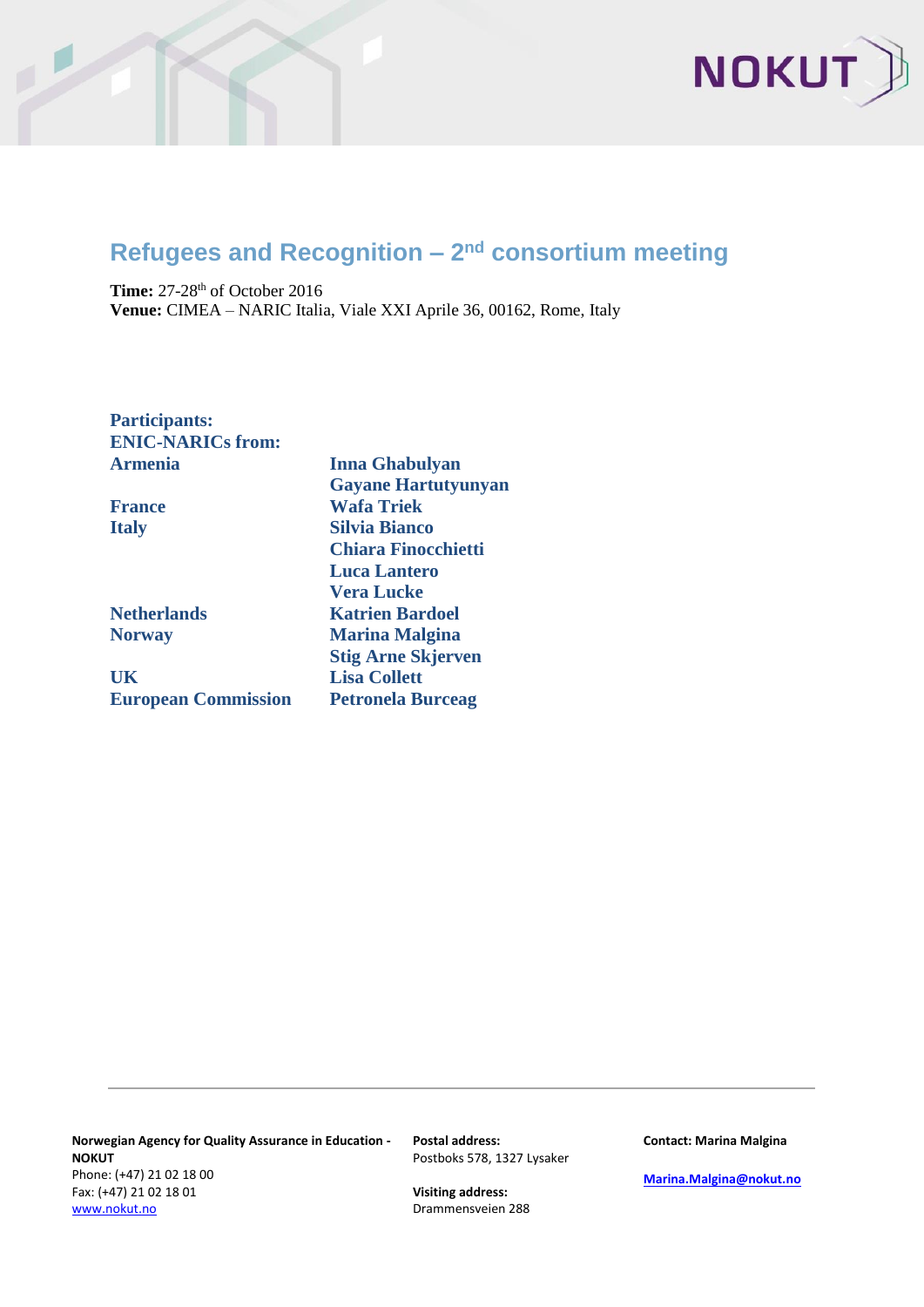

## **Minutes from the meeting**

- **1. Welcome to the meeting by NOKUT and CIMEA, some practical information**<br>**2.** Presentation of film about CIMEA's activities by Luca (CIMEA)
- **2. Presentation of film about CIMEA's activities by Luca (CIMEA)**
- **3. Information from the offices:**
	- Norway applications from Syria are increasing, NOKUT's Qualifications Passport for Refugees becomes an integrated part of NOKUT's recognition procedures, NOKUT takes part in development of bridging courses for refugees in cooperation with HEIs,  $CoE -$  pilot project in a refugee camp in Greece – working on the details
	- France two conferences on refugees ( $\text{MoE+}$  all the stakeholders, developed new pages for refugees – welcome refugees (EN, AR)
	- Armenia Syrian refugees with Armenian identity. Professional recognition as one of the requirements to enter the job marked, professional recognition mainly for physicians and nurses. Currently no language programme. Discussion: regulated vs not regulated professions.
	- Netherlands 2015: 500 applications from refugees. Started online application, app, toolkit to help the institutions for admission purposes. Steps: explanation of the framework; interview on the basis of the background paper. HEIs are autonomous, EP-NUFFIC provides information. Some institutions are flexible, different approaches. Webpage: to bring together all the information available for refugees, working together with NGOs supporting refugees. One Syrian refugee working in the office.
	- UK Brexit. Changes and reshuffling. 20000 refugees will be brought from Jordan and Lebanon. + children with UK relatives from Calais camps. Developing information packages for refugees.
	- Italy coordination of a committee helping Italian HEIs in their work with refugees (CNVQR). Statement of comparability is free of charge for refugees. Suggestion that one of the tools might be a map of the implementation of the Article VII.
- **4. Practical follow ups after the 1st meeting**
	- $\bullet$  Budget overviews for the partners include only direct costs staff costs + travel and sub. costs. Rest of the payments will be made after 1.11.
- 5. **Activity 2: Country briefings for 5 countries** Libya (UK), Afghanistan (NOKUT), Syria (EP-NUFFIC), Iraq (CIEP), Eritrea (NOKUT). Consortium agreed on the template, and template is sent to all the involved offices. The responsible project partners can already start to work on the chapters and Marina will add the text on the purpose at a later stage (by 18th of November). The responsible partners should send the filled Country Briefing back to this group by 25 November, the consortium has then time until 9 December to comment and add additional information. The final version should be ready by the end of this year.

**Norwegian Agency for Quality Assurance in Education - NOKUT** Phone: (+47) 21 02 18 00 Fax: (+47) 21 02 18 01 [www.nokut.no](http://www.nokut.no/)

**Postal address:** Postboks 578, 1327 Lysaker

**Visiting address:** Drammensveien 288 **Contact: Marina Malgina**

**[Marina.Malgina@nokut.no](mailto:Marina.Malgina@nokut.no)**